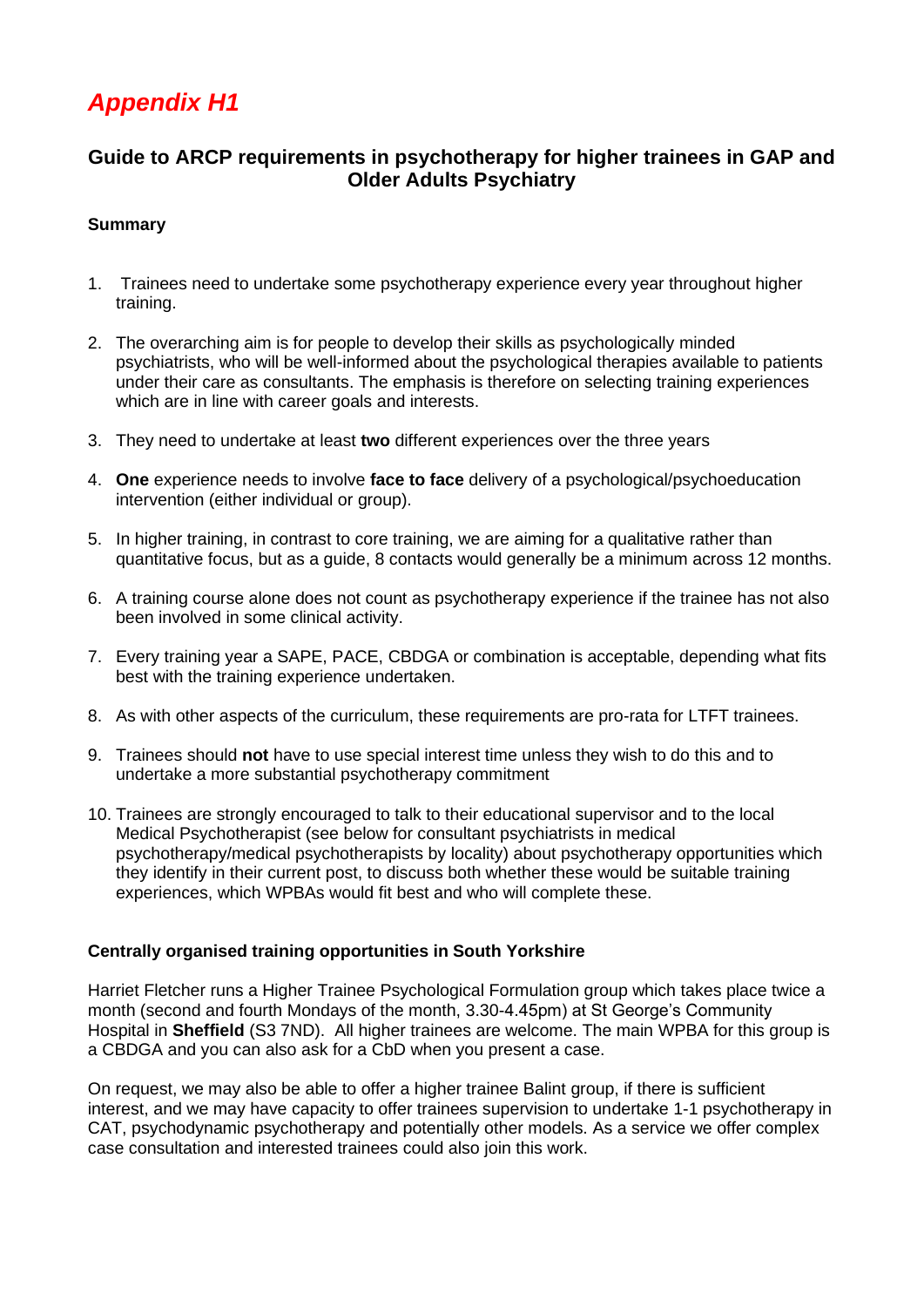There is a CMHT adult family therapy clinic which runs on a Friday afternoon at Eastglade CMHT in Sheffield and any trainee is welcome to join that (please contact Harriet Fletcher who will put you in touch with the clinic leader).

Dr Harriet Fletcher [\(harriet.fletcher@shsc.nhs.uk\)](mailto:harriet.fletcher@shsc.nhs.uk) and Dr Alex Pavlovic [\(alex.pavlovic@shsc.nhs.uk\)](mailto:alex.pavlovic@shsc.nhs.uk) are the points of contact.

#### **Organised training opportunities in West, North and East**

In **Bradford**/BDCT, Dr Jeani Lingam [\(jeani.lingam@bdct.nhs.uk\)](mailto:jeani.lingam@bdct.nhs.uk), is the point of contact. Available opportunities include: Balint groups, Complex Case Consultation service, Schwartz rounds, Family therapy and possibly group analytic and DBT training.

In Leeds, Dr Vikram Luthra [\(vluthra@nhs.net\)](mailto:vluthra@nhs.net), is the point of contact for psychodynamic psychotherapy and Balint groups, Dr Anne Cooper [\(anne.cooper3@nhs.net\)](mailto:anne.cooper3@nhs.net) for cognitive behavior therapy experience, and Dr James Johnston for psychodynamic psychotherapy [\(james.johnston2@nhs.net\)](mailto:james.johnston2@nhs.net)

There is a fortnightly dedicated Balint group for Higher trainees in the Psychotherapy Service . Other opportunities may include an applied CBT group with Dr Cooper and opportunities to co-lead Balint groups for medical students, Dr Johnston runs a complex case medical psychotherapy consultation service and is happy to involve trainees who are interested. There are also opportunities to take on individual cases in CBT and psychodynamic therapy

In **SWYT**, Dr Paddakara Saju Saju (Padakkara.Saju@swyt.nhs.uk) in Wakefield is the point of contact. There is availability of Balint groups and supervision of individual cognitive behavior therapy cases.

In **Humber Teaching NHS Foundation Trust**, Dr Saadi Ali [\(saadi.ali@nhs.net\)](mailto:saadi.ali@nhs.net) is currently covering Dr Michael Stephenson's absence. Dr Stephenson is happy to be approached to advise on opportunities both within his service and across other teams. Humber Teaching Trust runs weekly Balint groups (in addition to a number of introductory Balint groups for HYMS medical students) and all core trainees are encouraged to attend.

In **TEWV/Stockton on Tees**, Dr Phil Osborne [\(philip.osborne@nhs.net\)](mailto:philip.osborne@nhs.net), can be an initial point of contact for opportunities including Higher Trainee Balint Group in Stockton-On-Tees (fortnightly Thursday 8.45am), and other potential opportunities depending on availability, including Balint Group Leadership, Analytic Group Co-leader (Durham) and Psychoanalytic Psychotherapy cases.

#### **Examples of other possible training experiences across the whole West, North, East and South area:**

Availability of training opportunities will vary over time and from setting to setting. Trainees are encouraged to seek out training opportunities in line with their career interests, with support from their clinical and educational supervisors and from the local consultant psychiatrist in medical psychotherapy to ensure that the experience is safe, appropriate and well-supervised, such that it constitutes a learning opportunity rather than being primarily about service delivery.

• Co-leading a therapy or psycho education group (e.g. Hearing Voices group, ward group, Coping and Caring group in Memory Clinic, CBT group, DBT skills group). This would count as a face to face intervention. The intervention should be supervised by or co-delivered with a clinician trained or experienced in the intervention, and the trainee's involvement should be in line with local clinical governance requirements